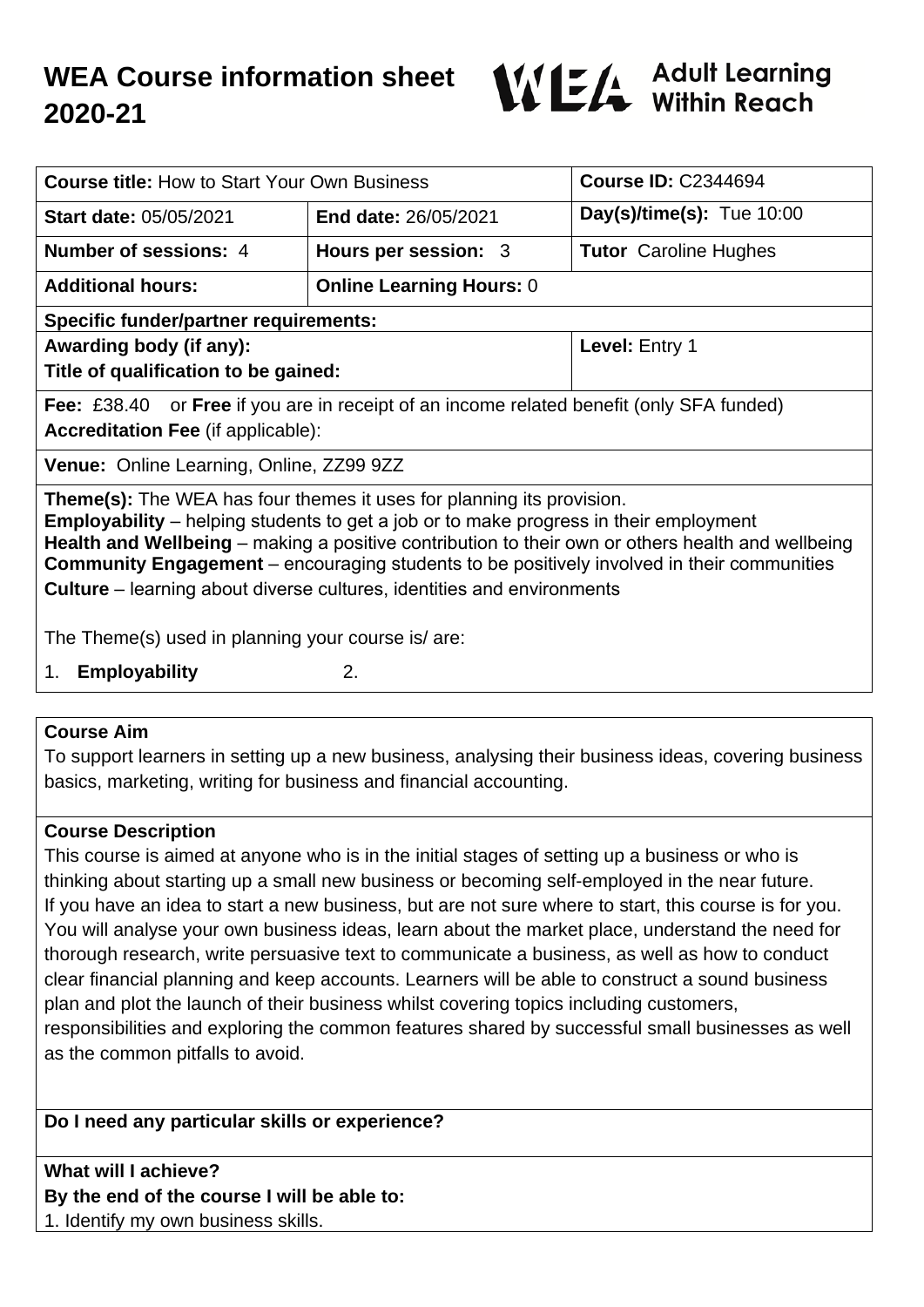- 2. Briefly explain key elements of the business environment.
- 3. Write a persuasive business text.
- 4. Conduct financial planning.
- 5. Keep accurate records.

## **What teaching methods will be used and will there be work outside of the class?**

- The WEA's digital learning platform, Canvas will be used to provide resources or to support lessons, enable assessment, provide learner feedback and for other activities for individuals away from the course. If you want to understand more about our digital learning platform please visit: http://bit.ly/WEAonline

- Most of your learning will take place in your class, but one or two sessions will be online using WEA's digital learning platform, Canvas, working by yourself or engaging with other students. If you want to understand more about our digital learning platform please visit: http://bit.ly/WEAonline

- The WEA tutor will use a range of different teaching and learning methods and encourage you and the group to be actively involved in your learning
- You will be expected to carry out a range of activities in your own time

### **What kind of feedback can I expect from the tutor?**

- You will be able to keep a record of your progress and achievement using photos, audio, text or documents uploaded into the WEA's digital learning platform, WEA Canvas.

- Your tutor will provide written, text and audio feedback recorded in WEA Canvas, WEA's digital learning platform.
- You will be able to keep a digital portfolio of your work on WEA's digital learning platform, Canvas.
- A range of informal activities will be used by the tutor to see what you are learning which may include quizzes, question and answer, small projects and discussion
- You will have opportunities to discuss your progress with your tutor
- You will be encouraged to share your work with the group and discuss your learning
- You will be encouraged to consider other students work and give your opinions and suggestions
- There will be a number of tasks appropriate to your course such as written work, creating art or craft, video, photography or small projects. Some of these may be marked to help you progress

## **What else do I need to know? Is there anything I need to bring?**

- What you need: You will need an internet connection, speakers, a microphone and a webcam so that you can use our video learning platform, Zoom. If you'd like to understand more Zoom please visit: http://bit.ly/ZoomSpec

- You will also need access to the internet outside of your sessions. You could do this using a smart phone, tablet, laptop or a desktop computer (at home or through a library etc.).

- You will need a personal email address to join the WEA's digital learning platform, Canvas so that you can receive resources, record your progress and achievement and to work with others and share ideas. If you want to understand more about our digital learning platform please visit: http://bit.ly/WEAonline

- Nothing else is needed

#### **Pre-course work, reading and information sources**

- No pre reading is required but research on the subject on the internet or in the library may be helpful

- Learners must be prepared to follow up research and build an independant approach to learning and